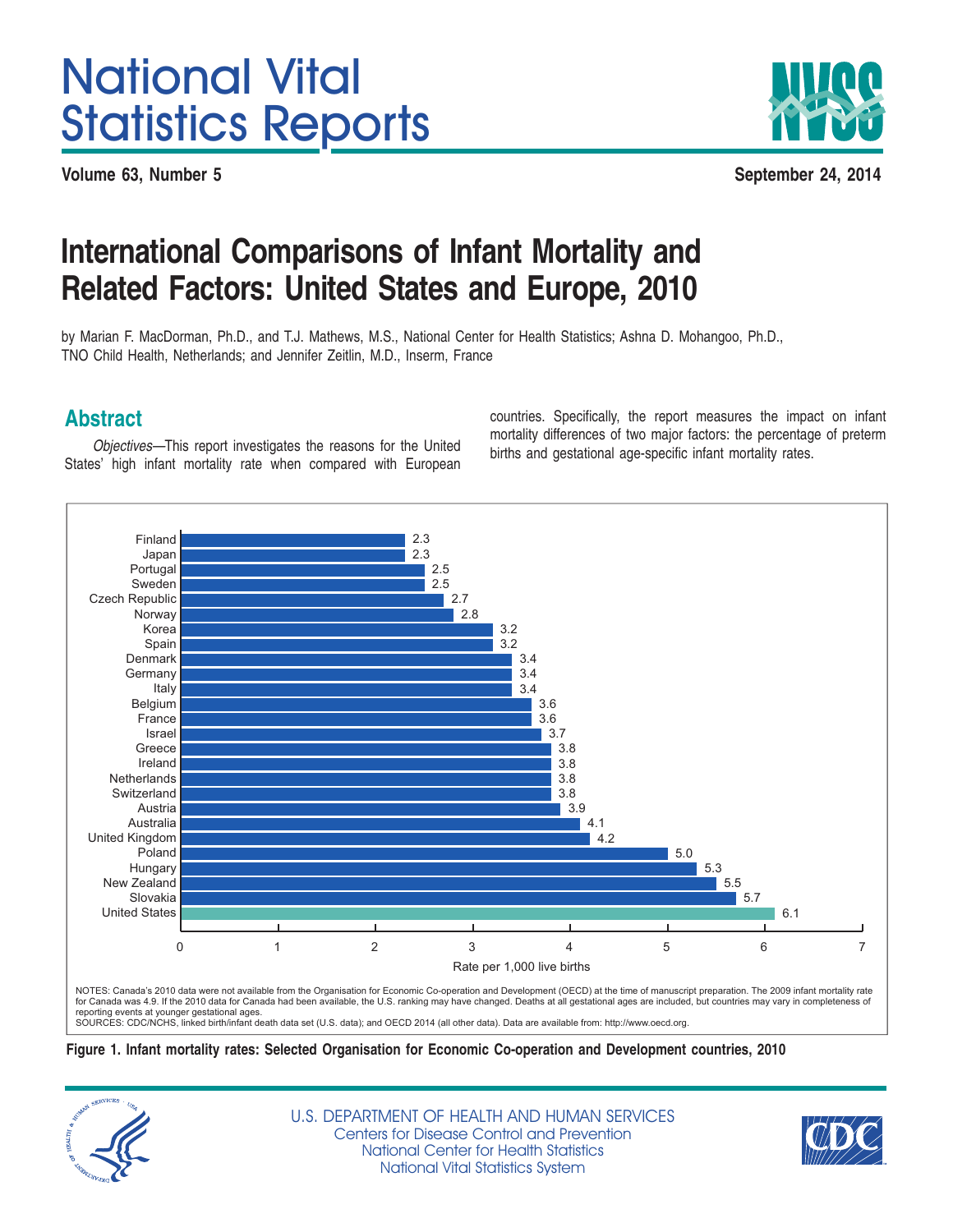<span id="page-1-0"></span>*Methods—*Infant mortality and preterm birth data are compared between the United States and European countries. The percent contribution of the two factors to infant mortality differences is computed using the Kitagawa method, with Sweden as the reference country.

*Results—*In 2010, the U.S. infant mortality rate was 6.1 infant deaths per 1,000 live births, and the United States ranked 26th in infant mortality among Organisation for Economic Co-operation and Development countries. After excluding births at less than 24 weeks of gestation to ensure international comparability, the U.S. infant mortality rate was 4.2, still higher than for most European countries and about twice the rates for Finland, Sweden, and Denmark. U.S. infant mortality rates for very preterm infants (24–31 weeks of gestation) compared favorably with most European rates. However, the U.S. mortality rate for infants at 32–36 weeks was second-highest, and the rate for infants at 37 weeks of gestation or more was highest, among the countries studied. About 39% of the United States' higher infant mortality rate when compared with that of Sweden was due to a higher percentage of preterm births, while 47% was due to a higher infant mortality rate at 37 weeks of gestation or more. If the United States could reduce these two factors to Sweden's levels, the U.S. infant mortality rate would fall by 43%, with nearly 7,300 infant deaths averted annually.

**Keywords:** Euro-Peristat Project • preterm birth • gestational age-specific infant mortality rates

# **Introduction**

Infant mortality is an important indicator of the health of a nation because it is associated with a variety of factors such as maternal health, quality and access to medical care, socioeconomic conditions, and public health practices (1–3). After a plateau from 2000 to 2005 (4), the U.S. infant mortality rate declined from 6.87 infant deaths per 1,000 live births in 2005 to 6.07 in 2011 (5,6). Yet, the United States' infant mortality rate remains higher than for most other developed countries (7). This report compares infant mortality rates between the United States and selected European countries and assesses the impact on infant mortality differences of the percentage of preterm births and gestational age-specific infant mortality rates.

# **Methods**

U.S. data from the 2010 linked birth/infant death data set (latest available at the time of manuscript preparation) were compared with international data from two sources: the Organisation for Economic Co-operation and Development (OECD) database (7), and the second European Perinatal Health Report (EPHR) (8). However, these two sources differ in several important respects. For example, data from the OECD database were not limited by gestational age, and ranked the United Kingdom as a whole rather than by components (England and Wales, Scotland, and Northern Ireland). In contrast, EPHR showed data for England and Wales, Scotland, and Northern Ireland separately and excluded births at the lowest gestational ages to facilitate more valid international comparisons. The OECD database also included countries outside of Europe, whereas EPHR focused exclusively on European countries (7,8).

Data from the OECD database [\(Figure](#page-0-0) 1) are used to establish a baseline for international comparison. In keeping with *Health, United States* procedures for international infant mortality ranking, countries

with less than 2.5 million population were excluded from the rankings (9). International rankings of infant mortality can vary depending on the availability of required data and other inclusion criteria (7,9).

European data shown in the remainder of the report are from EPHR and associated unpublished data (8). Data were included for countries listed in both EPHR and the OECD database. Among the European countries, not all countries were able to supply all requested data metrics. Thus, countries included in the [Table](#page-2-0) and [Figures](#page-2-0) 2-5 are those that supplied the requisite data. Because most European countries use the obstetric estimate of gestation to measure gestational age (8), U.S. data in this report are tabulated using the obstetric estimate of gestation to facilitate international comparisons.

In the United States and most European countries, no gestational age or birthweight lower limit is placed on the reporting of live births or infant deaths, although a few countries do have lower limits for birth registration or reporting (7,8,10). Some studies have found variations between countries in the distribution of births and infant deaths at 22–23 weeks of gestation, suggesting the possibility of variations in reporting at these early gestational ages (11–13). Thus, events at less than 24 weeks of gestation were excluded from the analysis (except for [Figure](#page-0-0) 1) to ensure international comparability. This is not meant to minimize the importance of these early infant deaths, which contribute substantially to the United States' overall infant mortality rate; rather, the approach recognizes that accurate international comparisons may not be possible for events at less than 24 weeks of gestation.

The Kitagawa method is a further development of direct standardization that more precisely quantifies the relative contribution of changes in variable-specific rates and in population composition to the total changes in rates in cases where both are changing simultaneously (14). In this report, the Kitagawa method is used to estimate the percent contribution of differences in the distribution of births by gestational age, and in gestational age-specific infant mortality rates to the overall difference in infant mortality rates between countries. It is also used to estimate the infant mortality rate that would have occurred, and the number of infant deaths that could have been averted, had different conditions been present.

# **Results**

Despite recent declines in infant mortality (4), the United States ranked 26th among the 29 OECD countries in 2010 (9), behind most European countries as well as Japan, Korea, Israel, Australia, and New Zealand [\(Figure](#page-0-0) 1). The U.S. infant mortality rate of 6.1 infant deaths per 1,000 live births was more than twice that for Japan and Finland (both 2.3), the countries with the lowest rates. Twenty-one of the 26 OECD countries studied had infant mortality rates below 5.0. This pattern of high infant mortality rates in the United States when compared with other developed countries has persisted for many years (7,9).

When births at less than 24 weeks were excluded, the U.S. infant mortality rate dropped from 6.1 to 4.2 infant deaths per 1,000 live births in 2010 [\(Figure](#page-2-0) 2). The U.S. infant mortality rate (excluding births at less than 24 weeks) of 4.2 was about twice the rate for Finland, Sweden, and Denmark, the countries with the lowest rates. Compared with the U.S. rate, infant mortality rates were lower for 9 of the 11 European countries; the rate for both Poland and Northern Ireland was higher at 4.5.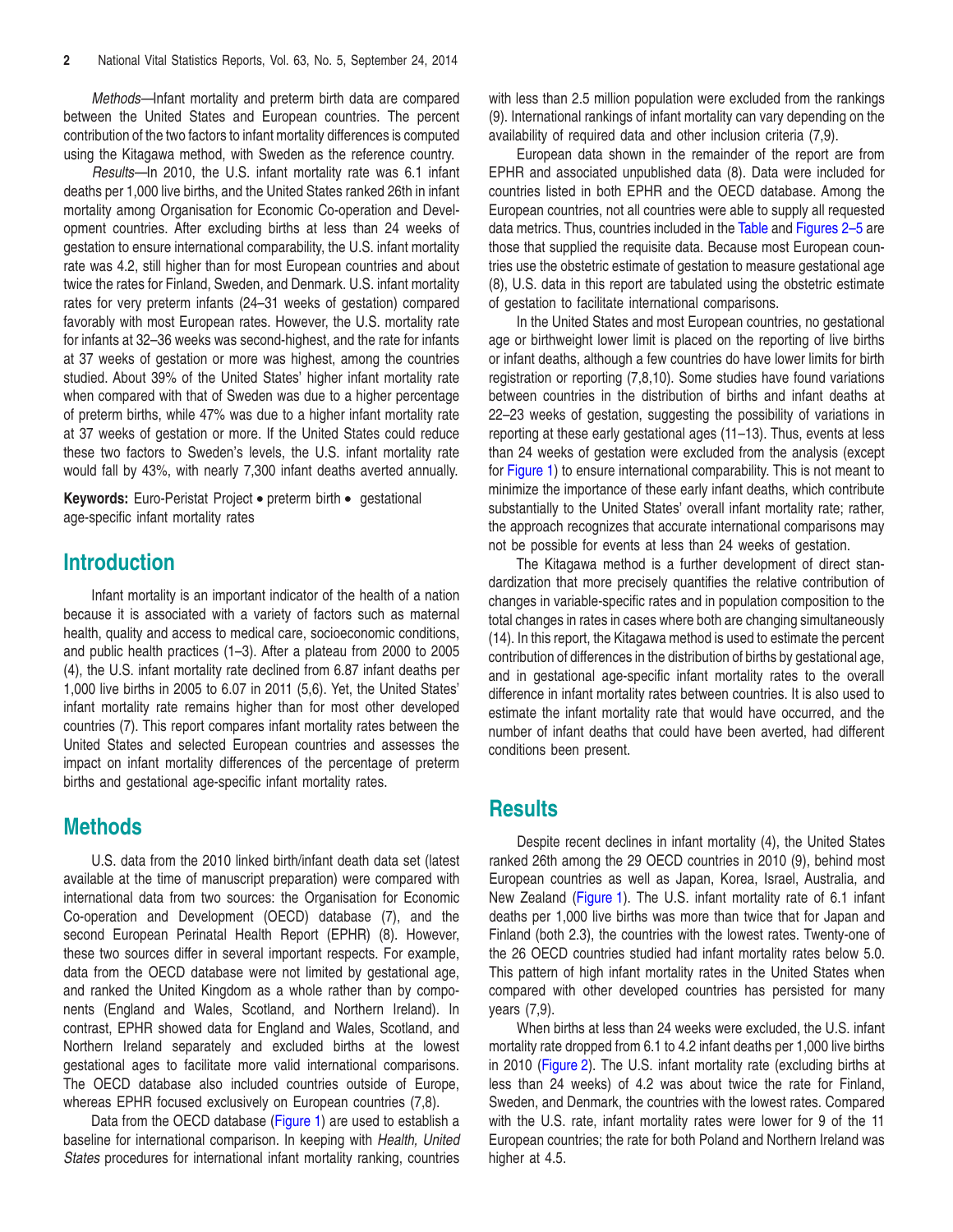<span id="page-2-0"></span>

Figure 2. Infant mortality rates excluding births at less than 24 weeks of gestation: United States and selected European **countries, 2010**

Table for the United States and the 11 European countries that supplied was second highest among 11 countries; only Poland had a higher rate. these data. The United States compares favorably with most European However, for infants born at 37 weeks of gestation or more, the U.S. countries in infant mortality rates for very preterm infants (24–31 weeks infant mortality rate was highest among the countries studied (2.20 per of gestation), but the comparison becomes less favorable as gesta- 1,000), and about twice the rates for Denmark, Finland, Norway, tional age increases. The U.S. mortality rate for infants born at 24–27 Sweden, and Switzerland. weeks of gestation was fifth lowest of 12 countries. Seven countries Another important factor affecting infant mortality differences is the had higher rates, and only Denmark, Finland, Norway, and Sweden had percentage of infants born preterm (i.e., before 37 completed weeks lower rates than the United States. For infants born at 28–31 weeks of gestation), because preterm infants have higher mortality rates than of gestation, the U.S. rate was in the middle—fifth lowest of eight those born at 37 weeks of gestation or more (14). In 2010, after births countries. For infants born at 32–36 weeks of gestation (the preterm at less than 24 weeks were excluded, 9.8% of U.S. births were preterm,

Gestational age-specific infant mortality rates are shown in the category where most preterm births occur), the U.S. infant mortality rate

|  |  | Table. Gestational age-specific infant mortality rates: United States and selected European countries, 2010 |  |  |  |  |  |  |  |  |  |  |  |
|--|--|-------------------------------------------------------------------------------------------------------------|--|--|--|--|--|--|--|--|--|--|--|
|--|--|-------------------------------------------------------------------------------------------------------------|--|--|--|--|--|--|--|--|--|--|--|

|                          | Gestational age (weeks) |           |           |            |  |  |  |
|--------------------------|-------------------------|-----------|-----------|------------|--|--|--|
| Country                  | $24 - 27$               | $28 - 31$ | $32 - 36$ | 37 or more |  |  |  |
|                          | 217.39                  | 34.38     | 8.01      | 1.24       |  |  |  |
| Czech Republic           | 294.12                  | 40.37     | 7.19      | 1.15       |  |  |  |
| Denmark                  | 198.80                  |           | 7.95      | 1.11       |  |  |  |
| England and Wales $(UK)$ | 245.17                  | 48.29     | 8.73      | 1.60       |  |  |  |
|                          | 203.25                  | $\star$   | 9.74      | 0.97       |  |  |  |
| Northern Ireland (UK)    | 325.00                  |           |           | 1.96       |  |  |  |
|                          | 189.78                  |           | 9.87      | 1.06       |  |  |  |
|                          | 429.32                  | 98.98     | 15.43     | 1.95       |  |  |  |
| Scotland $(UK)$ .        | 282.49                  | 47.01     | 8.38      | 1.58       |  |  |  |
|                          | 165.08                  | 35.14     | 8.33      | 1.10       |  |  |  |
| Switzerland              | 308.41                  | 41.75     | 6.77      | 1.12       |  |  |  |
| United States            | 208.08                  | 44.65     | 10.20     | 2.20       |  |  |  |

\* Figure does not meet standards of reliability or precision; based on fewer than 20 deaths in the numerator.

NOTES: Infant mortality rates are per 1,000 live births in specified group. Countries included are those that provided these data to the European Perinatal Health Report. UK is United Kingdom. SOURCES: CDC/NCHS, linked birth/infant death data set (U.S. data), and European Perinatal Health Report (European data).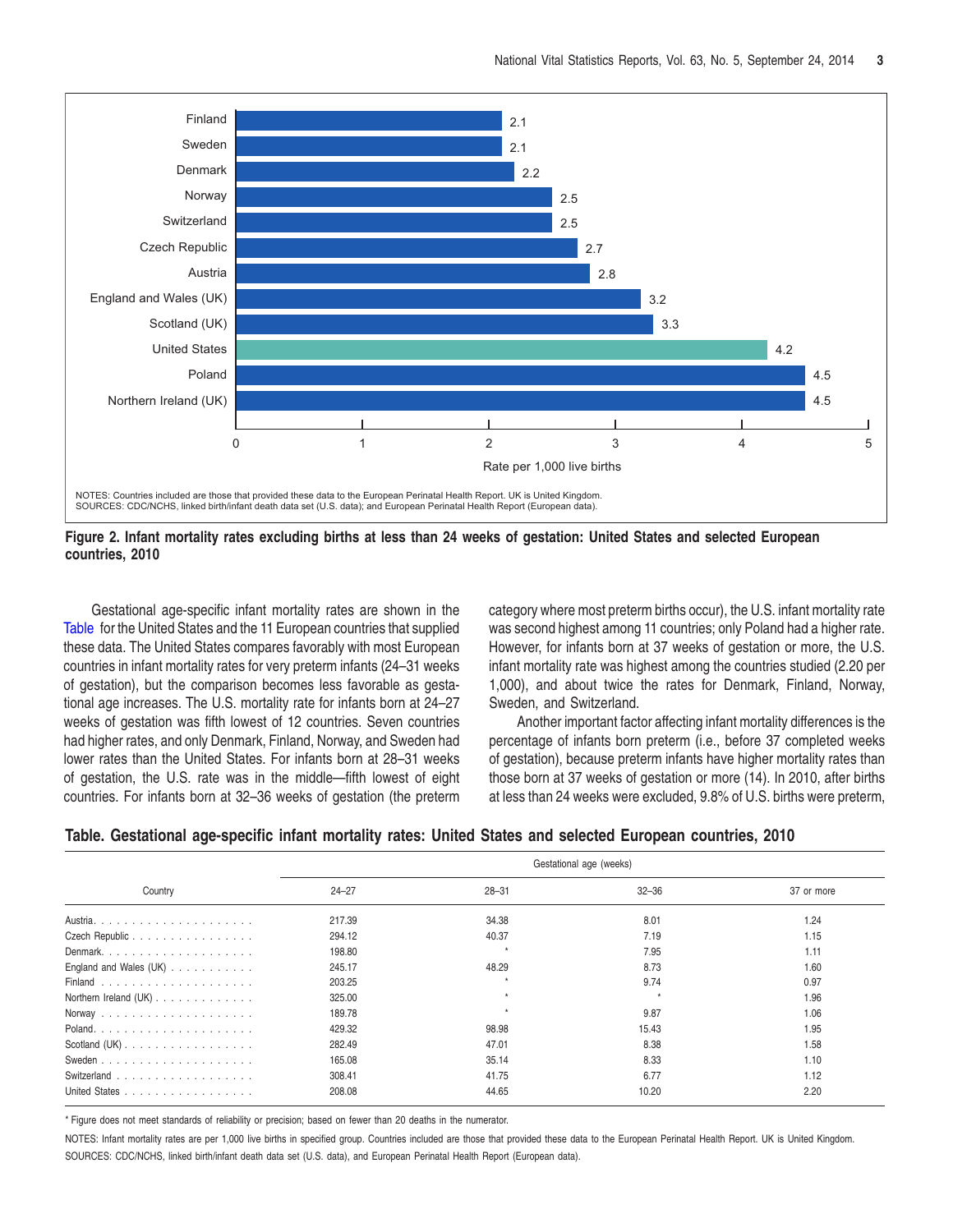<span id="page-3-0"></span>

**Figure 3. Percentage of preterm births: United States and selected European countries, 2010**

the highest among the 19 countries studied (Figure 3). The percentage of preterm births in the United States was 40% higher than in England and Wales, and 69%–75% higher than in Finland, Ireland, and Sweden.

The Kitagawa method (14) was used to examine the contribution of preterm births and gestational age-specific infant mortality rates to the infant mortality difference between the United States and Sweden. About 39% of the United States' higher infant mortality rate when compared with that of Sweden was due to the higher U.S. percentage of preterm births, while 47% of the difference was due to the higher U.S. mortality rate for infants at 37 weeks of gestation or more (although Sweden had lower infant mortality rates at all gestational ages) [\(Figure](#page-4-0) 4). Other factors (such as infant mortality rates at 24–27, 28–31, and 32–36 weeks of gestation, and the percentage of births at 37 weeks or more) also contributed modestly to the differences; however, their influence was small when compared with these two main factors. For example, even though the U.S. infant mortality rate at 32–36 weeks of gestation was second-highest among the countries studied, the United States' higher gestational age-specific infant mortality rate at 32–36 weeks of gestation contributed only 6% to the overall difference.

If the United States could reduce its percentage of preterm births to Sweden's levels, the U.S. infant mortality rate (excluding events at less than 24 weeks of gestation) would decline by 19% to a rate of 3.4 [\(Figure](#page-4-0) 5). This would result in over 3,200 fewer infant deaths than actually occurred in 2010. Alternatively, if the United States could reduce its infant mortality rate for infants at 37 weeks of gestation or more to Swedish levels, the U.S. infant mortality rate (excluding events

at less than 24 weeks) would decline by 24% to 3.2. This would avert nearly 4,100 infant deaths. If both factors could be reduced to the levels in Sweden, the U.S. infant mortality rate (excluding events at less than 24 weeks) would decline by 43% to 2.4, and nearly 7,300 infant deaths would be averted.

# **Discussion**

Since 2005, the United States has made important progress in reducing both infant mortality and preterm birth (5,15,16). Because both the linked birth/infant death and EPHR data are available for the 2010 data year, the current analysis focused on 2010 data (8). However, more recent U.S. data on both infant mortality and preterm birth are available from other sources (6,16). The 2011 infant mortality rate of 6.07 infant deaths per 1,000 live births was 12% lower than the rate of 6.87 in 2005. The percentage of preterm births declined from a high of 12.80% in 2006 to 11.55% in 2012 (16). Despite these improvements, the U.S. international infant mortality ranking did not improve during this time frame (7,9), and the U.S. infant mortality rate remains higher than for most European countries, even after excluding births at less than 24 weeks of gestation. Furthermore, the United States still has the highest percentage of preterm births among the countries studied.

The United States compares favorably with most European countries in the survival of very preterm infants. However, the comparison becomes less favorable as gestational age increases. For example, the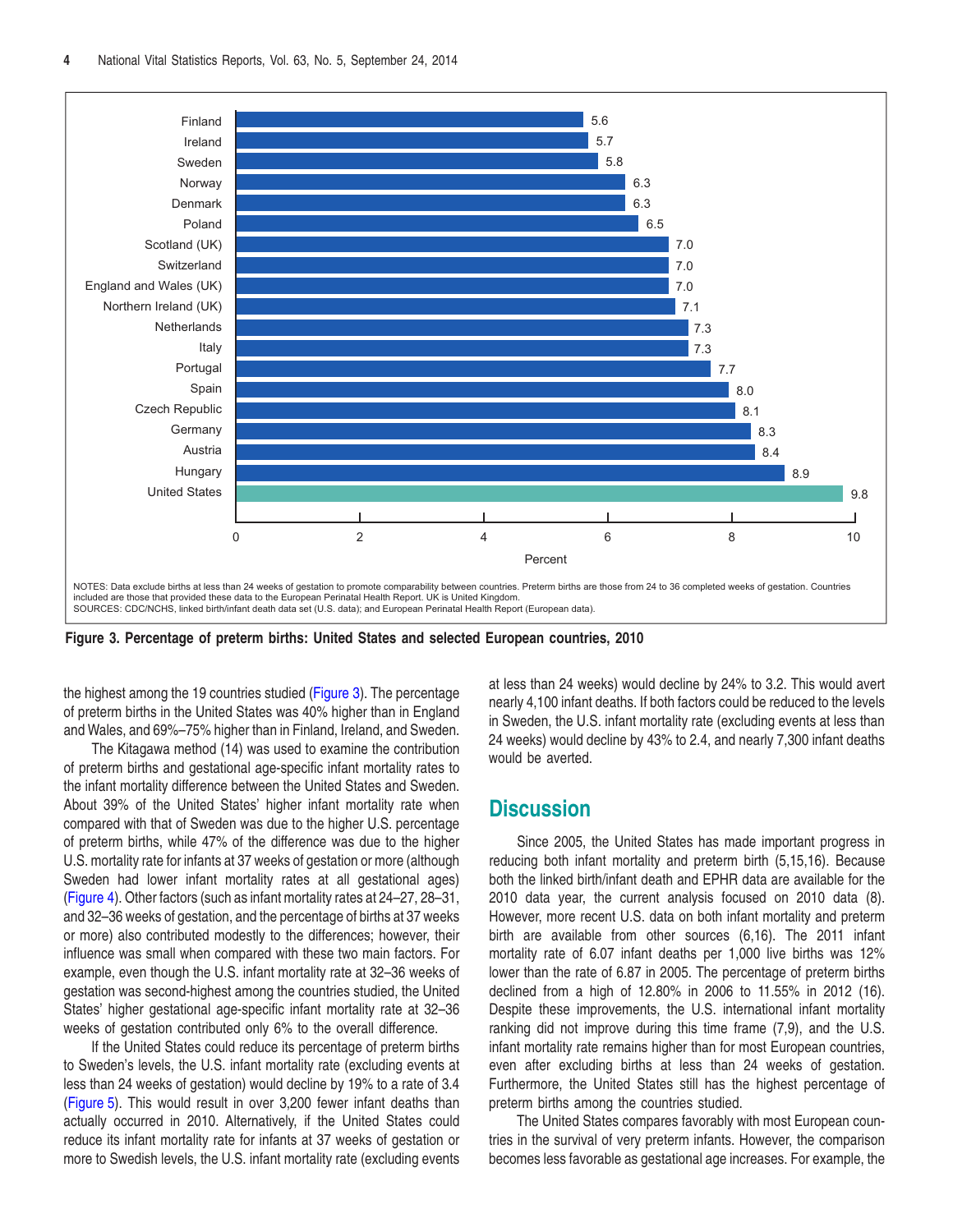<span id="page-4-0"></span>

**Figure 4. Percent contribution of various factors to the higher U.S. infant mortality rate compared with that of Sweden**

U.S. infant mortality rate at 37 weeks of gestation or more was highest among the countries studied, and about twice the rates for Denmark,

This study found that 39% of the United States' higher infant<br>Other factors gestation or more mortality rate, when compared with that of Sweden, was due to the higher U.S. percentage of preterm births, while 47% of the difference was due to the United States' higher infant mortality rate for infants at 37 weeks of gestation or more. A previous report found a larger effect for preterm birth (10), mostly due to the inclusion of births at 22–23 weeks of gestation in that report. Recent declines in the U.S. infant mortality rate and percentage of preterm births, and the use of the obstetric estimate to measure gestational age in the current report (compared with gestational age based on the last menstrual period used in the previous report), may have also contributed to the difference in findings between the two reports.

> The findings from the current analysis suggest that declines in either the percentage of preterm births or in infant mortality rates at 37 weeks of gestation or more could have a substantial positive impact on the U.S. infant mortality rate. If both of these factors could be reduced to Sweden's levels, the U.S. infant mortality rate (excluding events at less than 24 weeks) would be reduced from 4.2 to 2.4—a decline of 43%. Such a decline would mean nearly 7,300 fewer infant deaths than actually occurred in the United States in 2010.



Figure 5. Infant mortality rates for United States and Sweden, and U.S. infant mortality rate under various modeling assumptions, 2010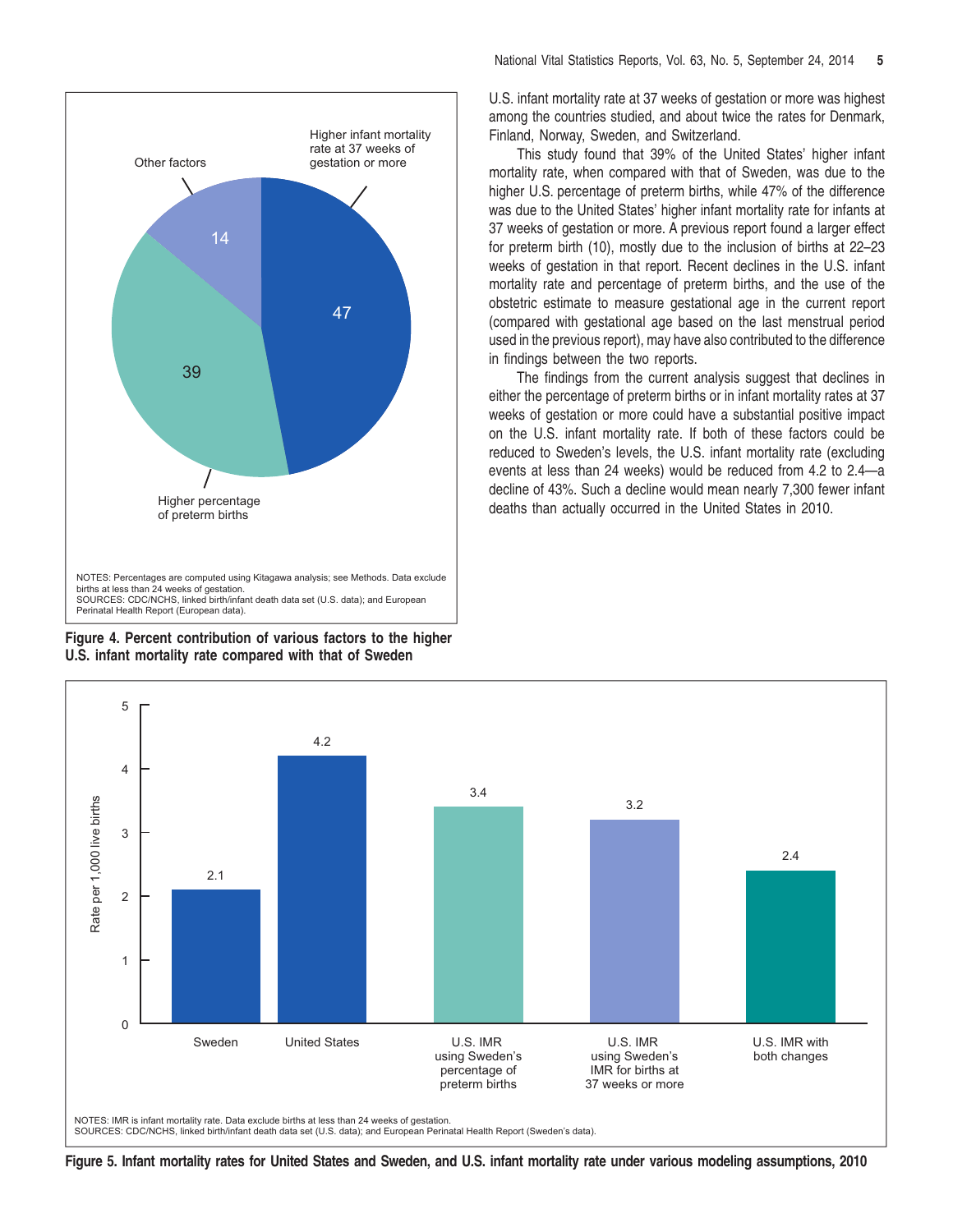# <span id="page-5-0"></span>**References**

- 1. Guyer B, Freedman MA, Strobino DM, Sondik EJ. Annual summary of vital statistics: Trends in the health of Americans during the 20th century. Pediatrics 106(6):1307–17. 2000.
- 2. Olson ME, Diekema D, Elliott BA, Renier CM. Impact of income and income inequality on infant health outcomes in the United States. Pediatrics 126(6):1165–73. 2010.
- 3. Sappenfield WM, Peck MG, Gilbert CS, Haynatzka VR, Bryant T 3rd. Perinatal periods of risk: Phase 2 analytic methods for further investigating feto-infant mortality. Matern Child Health J 14(6):851–63. 2010.
- 4. MacDorman MF, Mathews TJ. Recent trends in infant mortality in the United States. NCHS data brief, no 9. Hyattsville, MD: National Center for Health Statistics. 2008.
- 5. MacDorman MF, Hoyert DL, Mathews TJ. Recent declines in infant mortality in the United States, 2005–2011. NCHS data brief, no 120. Hyattsville, MD: National Center for Health Statistics. 2013. Available from: <http://www.cdc.gov/nchs/data/databriefs/db120.pdf>.
- 6. National Center for Health Statistics. Deaths: Final data for 2011, data tables. National vital statistics reports vol 63 no 3. Hyattsville, MD: National Center for Health Statistics. 2014 [Forthcoming].
- 7. Organisation for Economic Co-operation and Development. OECD stat extracts: Health status. 2014. Available from: [http://stats.oecd.org/](http://stats.oecd.org/Index.aspx?DatasetCode=HEALTH_STAT) [Index.aspx?DatasetCode=HEALTH\\_STAT](http://stats.oecd.org/Index.aspx?DatasetCode=HEALTH_STAT) [Accessed June 12, 2014].
- 8. Euro-Peristat Project with SCPE and EUROCAT. European perinatal health report: The health and care of pregnant women and babies in Europe in 2010. 2013. Available from: <http://www.europeristat.com>/.
- 9. National Center for Health Statistics. Health, United States, 2013: With special feature on prescription drugs. Hyattsville, MD. 2014.
- 10. MacDorman MF, Mathews TJ. Behind international rankings of infant mortality: How the United States compares with Europe. NCHS data brief, no 23. Hyattsville, MD: National Center for Health Statistics. 2009. Available from: <http://www.cdc.gov/nchs/data/databriefs/db23.pdf>.
- 11. Mohangoo AD, Buitendijk SE, Szamotulska K, Chalmers J, Irgens LM, Bolumar F, et al. Gestation age patterns of fetal and neonatal mortality in Europe: Results from the Euro-Peristat project. PLoS One 6(11) e24727. 2011.
- 12. Graafmans WC, Richardus JH, Macfarlene A, Rebagliato M, Blondel B, Verloove-Vanhorick SP, et al. Comparability of published perinatal mortality rates in Western Europe: The qualitative impact of differences in gestational age and birthweight criteria. BJOG 108(12):1237–45. 2001.
- 13. Kramer MS, Platt RW, Yang H, Haglund B, Cnattingius S, Bergsjo P. Registration artifacts in international comparisons of infant mortality. Paediatr Perinat Epidemiol 16(1):16–22. 2002.
- 14. Kitagawa EM. Components of a difference between two rates. J Am Stat Assoc 50(272):1168–94. 1955.
- 15. Mathews TJ, MacDorman MF. Infant mortality statistics from the 2010 period linked birth/infant death data set. National vital statistics reports, vol 62 no 8. Hyattsville, MD: National Center for Health Statistics. 2013.
- 16. Martin JA, Hamilton BE, Osterman MJK, et al. Births: Final data for 2012. National vital statistics reports, vol 62 no 9. Hyattsville, MD: National Center for Health Statistics. 2013.